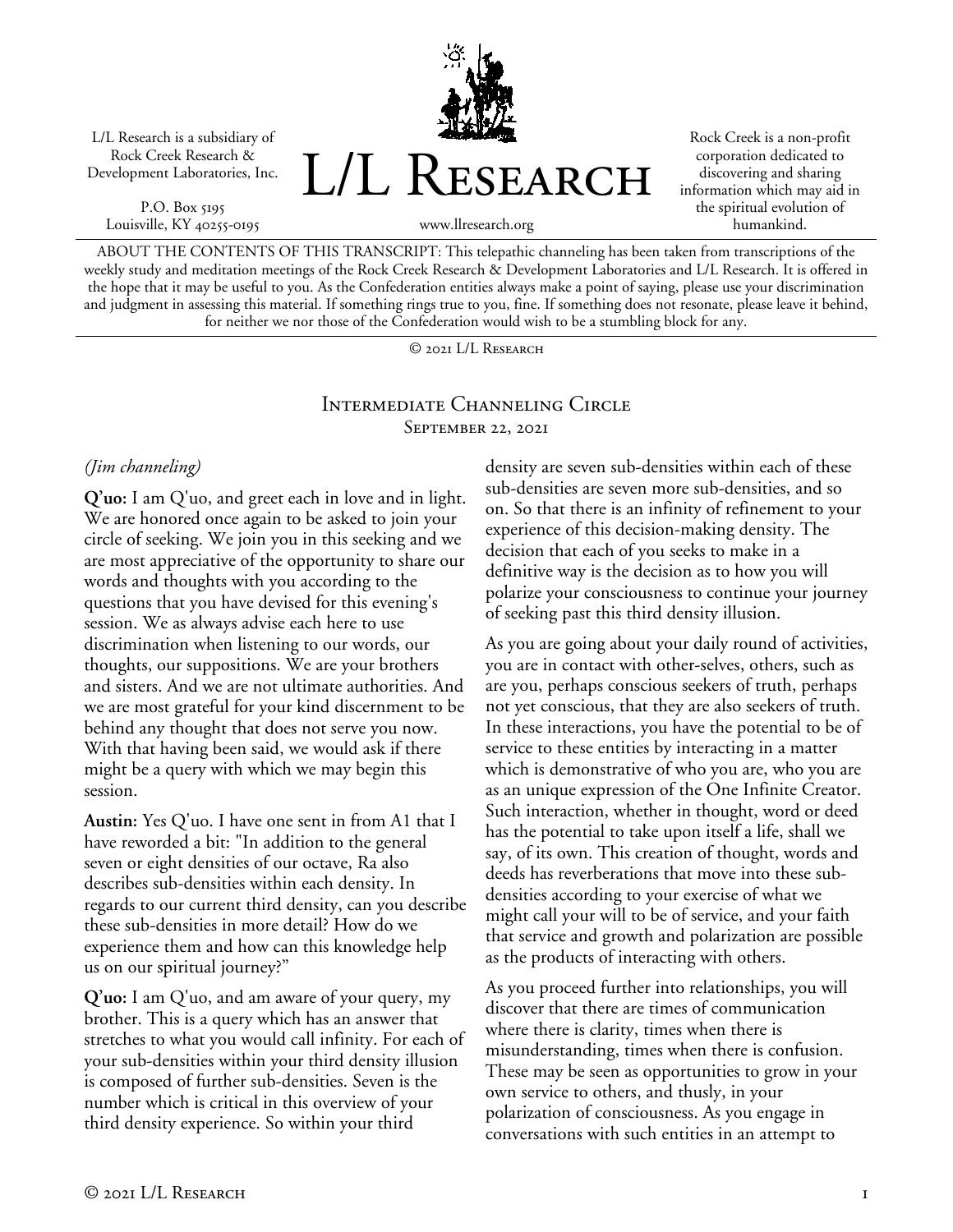share more of commonality, to resolve that of difficulty, to reduce that of confusion, you offer to yourself and to the other-self the chance to process the catalyst that has brought you together in this shared journey of seeking the One Creator in all things.

This is a process which redounds to the very basic nature of your being and every other entity's being, which is at heart, the One Creator. As you process the catalyst that brings you together there is food for spiritual growth produced. Whether you are in the presence of an other-self experiencing this catalyst or alone in contemplation or meditation, your thoughts carry a weight that moves beyond the normal realms of third density experience, moving into these subdensities, where the thoughts may enhance your processing of catalyst and discovering more harmony, where there was disharmony, less confusion, where confusion reigned supreme.

These deeper levels or sub-densities of this third density are always available to each seeker of truth, and indeed, to those who are not yet conscious seekers of truth. For all have contact with their own subconscious minds, in one fashion or another, and consciously and subconsciously, one may travel perhaps unbeknownst to the self, to these deeper levels of the third density illusion and find sustenance there, and find that there is the quality of thoughts that are more enhanced and clarified, so that the clarity lends its growth potential to the seeker of truth, who means in all efforts to be of service to others.

Thus, we would suggest that your desire, your will to polarize in a positive sense of service to others is enhanced when you give your attention completely to the resolving of difficulties, and the enhancing of understanding, as much as is possible within the third density illusion. Thus, your will and your faith in the exercise of will to produce such growth are those qualities that will serve you well, whatever subdensity you are able to access in the shared experience that you are blessed to have with all other-selves that you come into contact with in each day's round of activities. For each other-self is indeed not only a portion of yourself, but a portion of the One Creator that speaks to you in words not heard, in images perceived, and in the open heart, sharing the love of the One Creator in all things. Is there another query my brother?

**Austin:** Thank you Q'uo. One from A2, who writes: "In session  $14.13$  of the Ra Material, Ra stated that George Van Tassel was contacted first by the Confederation, then the Orion group. The Confederation was caused to find the distortion towards noncontact due to the alteration of the vibration mind complex patterns of the one called George. Can Q'uo please comment on what kind of vibrational mind complex distortions can lead one to become unviable for Confederation contact?"

And I would add to that, what kind of mind complex distortions, or things we can do as a group to increase our viability to maintain contact with the Confederation.

**Q'uo:** I am Q'uo and am aware of your query, my brother. This is the query which is most salient for any type of channeling process that an entity may engage in, in order to be of service to others. The Confederation of the Planets in the Service of the One Infinite Creator has for many thousands of your years, as you would measure time, been able to utilize certain channels or instruments ranging back to those days of old where the prophets that are recorded in the Christian Old Testament were contacted by various entities of an unseen nature. And these prophesied various messages that were given to them. And in those days, it was said that this was an holy honor and service to one's fellow beings to share such inspiration.

However, at that time there was, shall we say, a division in the type of information that could be received into those messages which were of an inspirational nature and reflected the positive desires of the One Creator to bless the children of Earth with knowledge of their participation in the evolution of the population of Earth. And there were those of a nature that you would call service to self who mimicked a certain power—we correct this instrument—a certain type of message that began in a positive nature, but as time and contacts continued, became that which was tainted, shall we say, by the service-to-self quality that would begin to turn the message of hope into a message of doom.

This is a process which has echoed throughout thousands of years of human evolution upon planet Earth, for the Confederation of Planets in the Service of the One Infinite Creator has itself utilize many instruments, as we may call them, to share the Confederation philosophy that you are aware of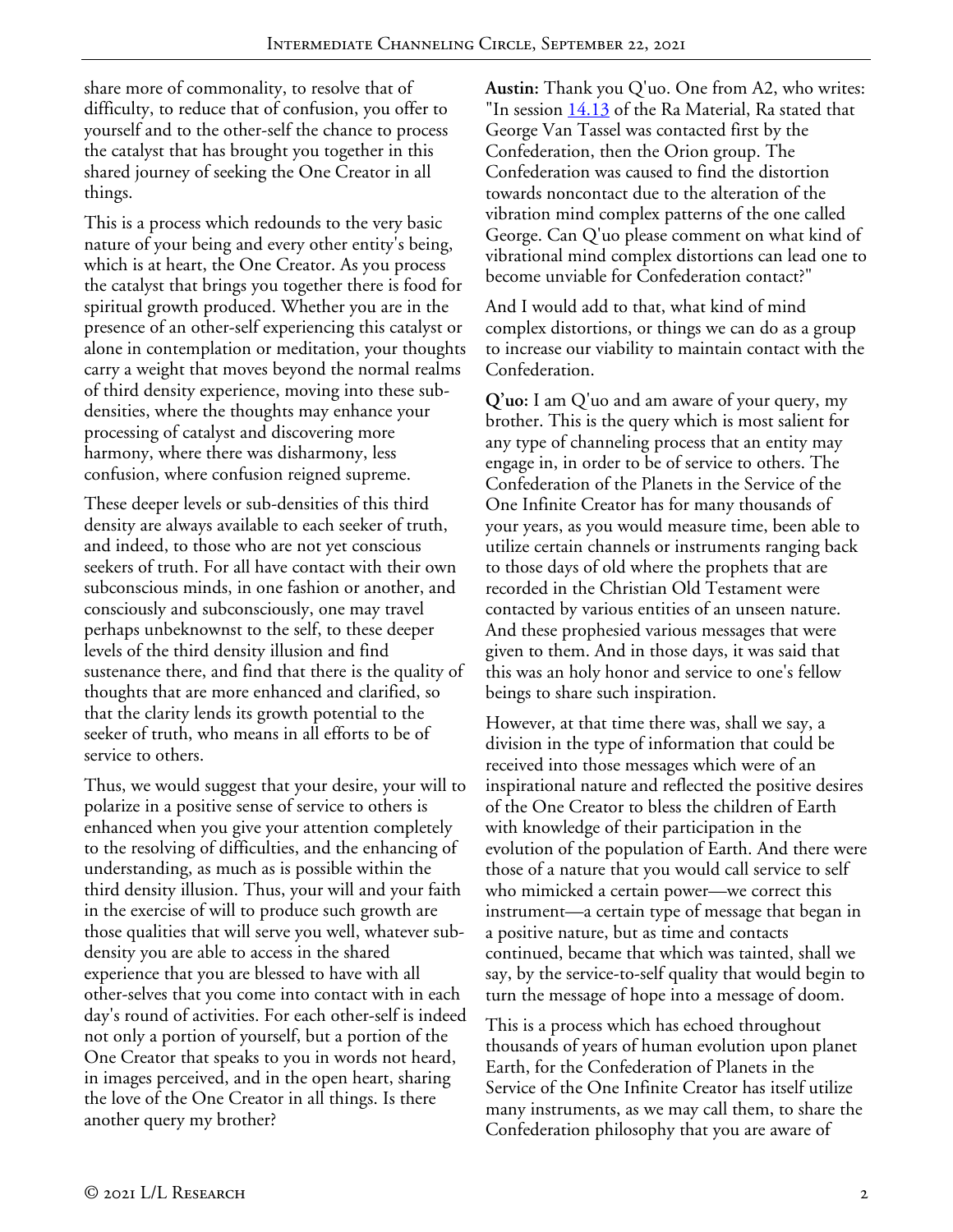through many contacts with our own group. The philosophy of the great original thought of the One Creator becoming the creation that you now exist in, that has the purpose of allowing the Creator to discover more of itself, within each entity, and each entity's free will choices.

There is, shall we say, a balancing process that is of necessity in order to observe each soul's right to choose the option of the free will that requires that any type of positive information that is given through an instrument will be balanced by offering the opportunity for that instrument to be contacted by those of what you would call the service-to-self polarity. Thus, it is always appreciated by Confederation sources when an instrument is aware of these two possibilities that might append from any channeling or transmission of information to an instrument.

Thus, each instrument has the responsibility to determine the nature of any discarnate entity wishing to speak through it and to use it as an instrument. As you know from your own years of study of this phenomenon, it is well for each instrument to know itself so thoroughly that it has at its heart a quality that is most precious to it in the spiritual sense. This quality is that which is the foundation stone of the instrument's life path. It is that quality for which the instrument gives its life in joy and expression, and would, if necessary, gladly die for this quality rather than not utilize this quality. Thus, if the heart of the instrument is offered in a kind of challenge to any discarnate entity who wishes to speak through it, then any entity so wishing must be able to answer in the affirmative, if it is able to speak through the instrument.

The entity known as George Van Tassel was at heart most strongly polarized in service to others, and thusly began its contact with Confederation sources in order to build what was called at that time the "Integratron" that had the potential of extending the life path of an entity of third density. However, the entity George was unaware of the necessity of being able to determine the nature of any discarnate entity wishing to channel through it. Thus, when the balancing effect was put into motion, this entity was approached by those service-to-self entities that for the beginning contact mimicked the positive channel, and then as time went on, began to turn

the entity known as George away from pure service to others. Thus, the Confederation source found the need to take its leave of the entity known as George so that it might exercise its free will as it chose.

We thank you, my brother, for your query. And at this time, we would transfer this contact to the one known as Kathy. We are those of Q'uo.

# *(Kathy channeling)*

We are those of Q'uo and we are with this instrument. Do you have a query, my brother?

**Austin:** Yes, we have another one sent in from L, who writes: "It seems that many souls find the catalysts of pain to be very useful. Our third density life today seems to offer constant opportunities to experience mental, emotional, physical and spiritual pain. Can you help us better understand the catalyst of pain and its use and is there also value in evolving without significant exposure to pain?"

**Q'uo:** Thank you for your query, my brother. We are with this instrument and we'll address your query.

As in all things in your density, there is a twin set of attributes that belong to any situation, condition or event. There is the understanding that there is honor and duty within every situation that you may face. These are related attributes that apply to the same situation or condition. For a situation could be seen as purely a duty or as purely an onus, one seemingly negative and one seemingly positive, although it is not so black and white. There are colorations within each of these sets of attributes pertaining to any situation. For out of duty, for example, a great deal of honor can be born. One can indeed produce the other. They can also co-exist in any situation.

The same could be said of the situation or condition of pain of which you speak in your query. It would seem then that multitudes of pain exist, especially at this time upon your sphere. But we may point out that it is only seemingly so. When the entity can pause in a moment that even seems filled with only pain, pause enough to consider an enlargement of that moment such that it could include more attributes, more feelings, more understandings, in addition to the one-dimensional view of it as only pain, for out of that pain can be born love in a new understanding that appears in the flash of an instant in the consciousness of the entity. Out of that awareness of pain, in another example, could be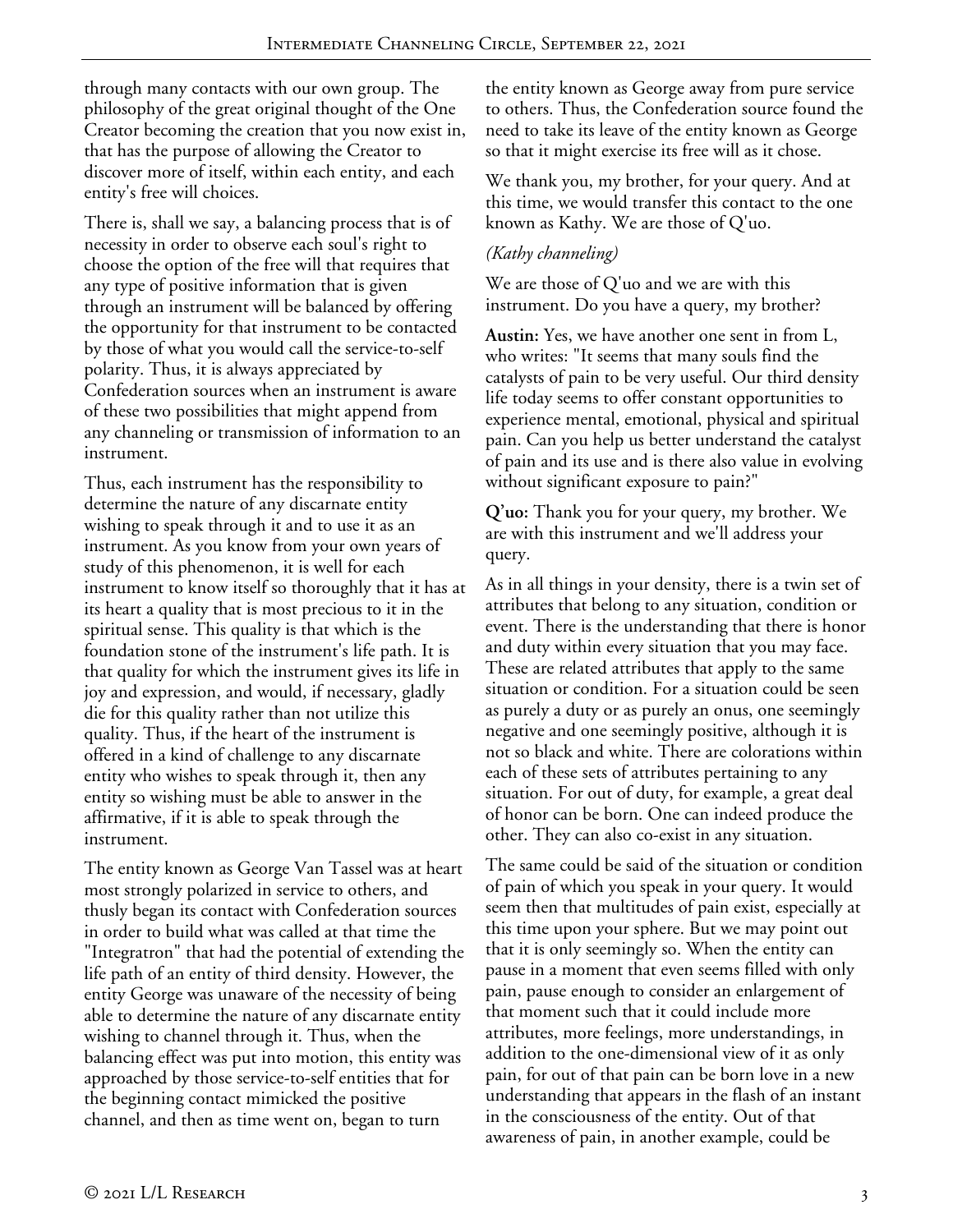born the awareness of beauty or any other positive attribute.

It is through the recognition that each moment is multi-dimensional that the entity can expand its awareness, its consciousness, and thus its spirit to understand that this is what growth is: the growth of consciousness in an ever upward spiral of understanding. Through the pain, for example, of witnessing in these times—we correct this instrument—in what you call these times, what seems to be a laying waste of precious parts of your environment through wildfires or floods, through human activity, that things do harm the environment and the natural life that lives within that environment. This is from purely one viewpoint. Pain can be seen as painful to watch. Such things can lead to feelings of hopelessness or helplessness or other emotions ... feelings of injustice. Yet within that moment of the painfulness of witnessing such destruction of an environment there is also another awareness there, because it could be seen that out of such pain is also born the honor and duty of correcting such situations and conditions upon your planet. And out of such awareness comes not helplessness or hopelessness, but hope and growth, a rising up of a new consciousness, a new awareness of what could be done.

For out of that pain can come joy, the joy that some upon your planet may have for the very first time. The joy of understanding the preciousness of the natural environment upon your planet, the preciousness of life and of nature, those second density treasures upon your Earth where perhaps beforehand, such entities never saw that preciousness before. For every pressure point within the entity's experience—pressure points that produce that pain of which you speak—there can come a wonderful expansion in new ways of some positive awareness that was not there before that can literally change the consciousness, bit by bit, the greater consciousness of the entities upon your planet, in a new and positive direction. And this expansion and growth of consciousness is part of the purpose of the entity's existence, and continuation upon your planet: that growth upward in understanding and in love.

Another example of this dynamic can be seen in a situation involving a self and an other-self, in which the pain of what one watching another in illness or

one felt observing another and other-self in a negative light, and we say, again, within such situations are further gradations of awareness that can be found where entities look more closely. The pain between a self and an other-self when accepted, understood, can open the consciousness of each, like a window opening, where light and love can be let in. Even one small awareness through compassion toward that other-self will allow the consciousness of both, of each, of these selves to grow upward in the light and love of the Infinite Creator.

In this way we could see that indeed pain has a purpose upon your planet to produce an everexpanding awareness of the possibility of love, beauty, joy, growth and many other positive attributes coexisting and which just need to have the light shined upon them, and each entity's consciousness simply to open a little bit to let them in.

We are those of Q'uo. And have we addressed this query sufficiently, my brother?

**Austin:** Yes, I think you have, Q'uo.

**Q'uo:** Do you have another query for us at this time?

**Austin:** I do have one from J, who writes: "It appears that ADHD and other similar mental disorders can cause havoc on a person's life in many ways, from disrupting relationships, to being unable to remember information, to learning or being unable to learn, to having a grasp on common logical mental life, etc. Does ADHD and other similar mental disorders have a significance on a mind/body/spirit complex's journey, and is it a particular distortion designed for something important chosen by us before we incarnate, or is it a societal distortion?"

**Q'uo:** I am Q'uo, and we understand your query, my brother. The condition observed or perceived in some entities upon your planet at this time that has been labeled or described as ADHD, or some similar condition, or in some similar form, may have indeed been chosen—pre-selected if you will—by an entity before coming into a lifetime. And in that way, it can be seen to be serving a purpose not only for the entity who chooses such a vibration in its mind/body/spirit complex, but also for those around that entity as it is born and grows up and adopts a profession, a career, a lifetime of experiences in work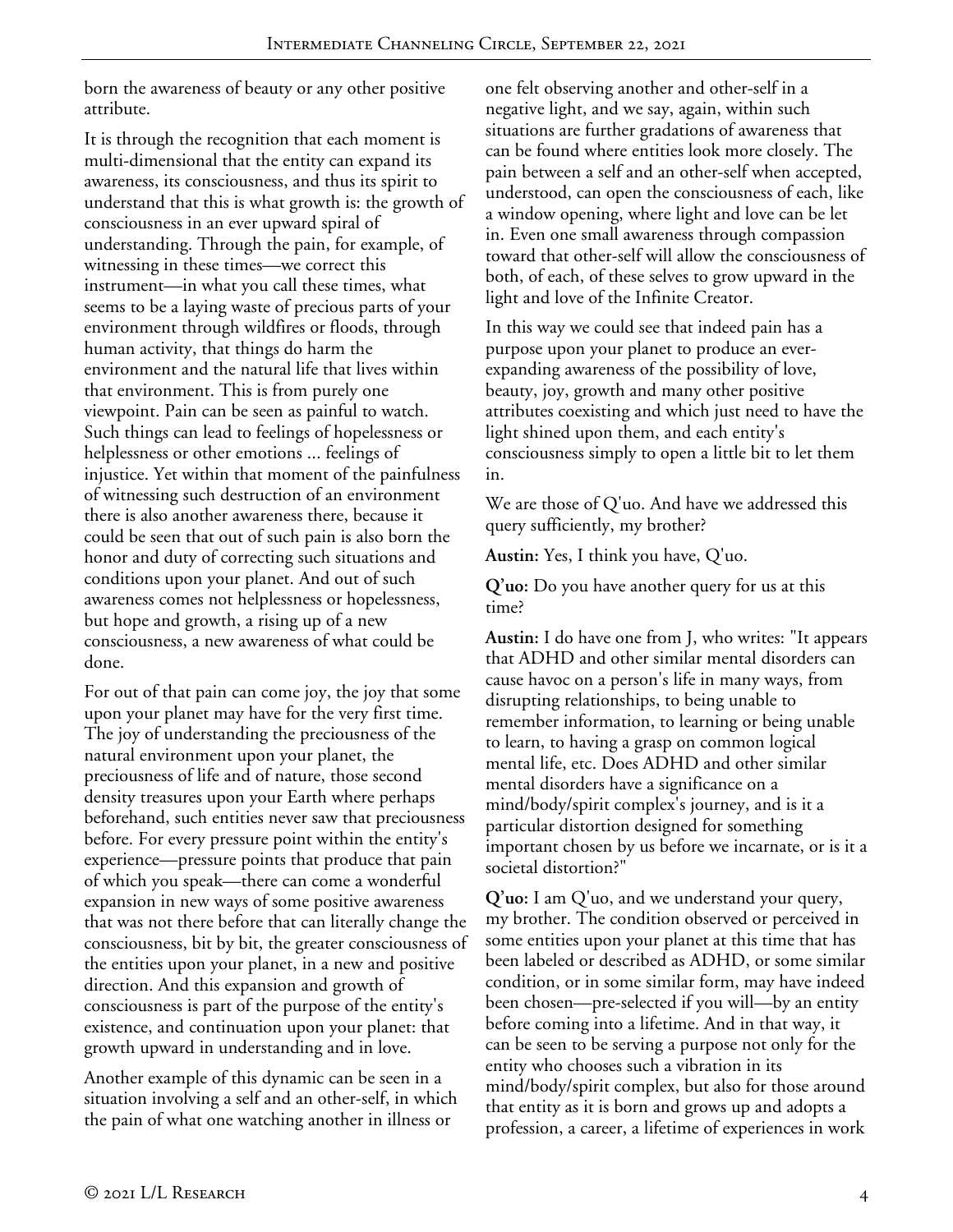and family and in friendships. The entities being mirrors to one another mirrors of self and other-self do provide the purpose of increasing each entity's adaptability to each other, each entity's ability to adjust preconceived notions or tolerances that each may have, adjusting such that to allow for a different vibration to exist in an other-self or in their own self. For it can be understood that those with so-called ADHD have a certain vibration or frequency or pattern of biological, neurological behavior and thinking that is occurring at a frequency that is perhaps faster than the vibrations of entities around it.

However, there are two situations we will mention regarding this. One is that the vibration or frequency upon your planet has been increasing and becoming faster in general. Those who seem to vibrate or operate at a frequency to themselves which is faster, more speeded up you could say, are in some way reflecting the faster vibration of your environment generally. They are attuned to that faster vibration, the faster pace of life, the faster frequency, the higher frequency, that your planet is gradually becoming.

Another idea we may speak of here is that in some cases those who have, or are seen to be having, ADHD are in fact vibrating at this faster rate because this will provide a greater match to a particular profession or activity that the entity is planning to do in its lifetime. And in such cases that faster frequency is serving that entity quite well. It will be the match that it needs to be to that activity. An example of this can be seen in the person who, operating at a faster pace, seems to be out of step with those seemingly more normal around them as they grow up. But yet if that young person so quick at everything, so fast in its thinking and actions, may be then quite suited to becoming an emergency medical technician for example, someone who has to work within seconds of time very quickly doing several things at once and doing them well, and is, operating at that faster frequency, able to do that profession and be a perfect match to it and save lives because of it. So, we would say that if we could look at this condition that those on your planet call ADHD, look at it in a new way across the lifetime of a person and see or perceive perhaps, that it has a purpose, it has a use to attune that person to the thing that it will do in life in a most productive way. In fact, in a most excellent way.

A final comment we would make upon this subject is that the consciousness collectively upon your planet is becoming aware of all the different types and speeds of mental and neurological abilities—all the different speeds that exist—and are becoming more able to allow for, to be tolerant of, those that may operate at a different frequency, whether it be slower or faster, more in depth or more upon the surface of subjects. All entities have their own unique way, their own unique frequency. And consciousness is growing to accept this, each accepting one's own portrait in frequency and accepting those of other-selves so that each can see the beauty of the whole, the beauty of the entire collection of entities and all their uniqueness, each one thus enabling more love and compassion to exist between and among entities. So that there are really no labels no conditions that exist outside of norm, but rather each one coming forth in this lifetime perfect as they are, and operating at the perfect frequency for their intentions in this lifetime--for the role that they will play, the purpose they will fulfill, the love and the beauty they will bring to the world and to themselves and to others.

Has this query been addressed sufficiently, my brother?

### **Austin:** Yes, Q'uo, thank you.

**Q'uo:** We're those of Q'uo. We thank you, my brother, for this opportunity to speak on these subjects and share with you, and we have been with this instrument and now pass this contact to the one known as Austin.

# *(Austin channeling)*

We are Q'uo, and we are now with this instrument. We offer our gratitude to this instrument and to this circle for the diligence of the challenging and to the tuning process. These processes allow us to merge our vibrations with your circles, so that we may share together in your journey of seeking and benefit from you, as you may benefit from us.

Is there a query to which we may speak?

**Jim:** Yes, Q'uo, in session **101.8** Ra says, "We may only suggest that the honor of propinquity to light carries with it the Law of Responsibility." What does this mean to the seeker of truth?

**Q'uo:** We are Q'uo. We are aware of the query, my brother. This query is a vast topic as it touches on a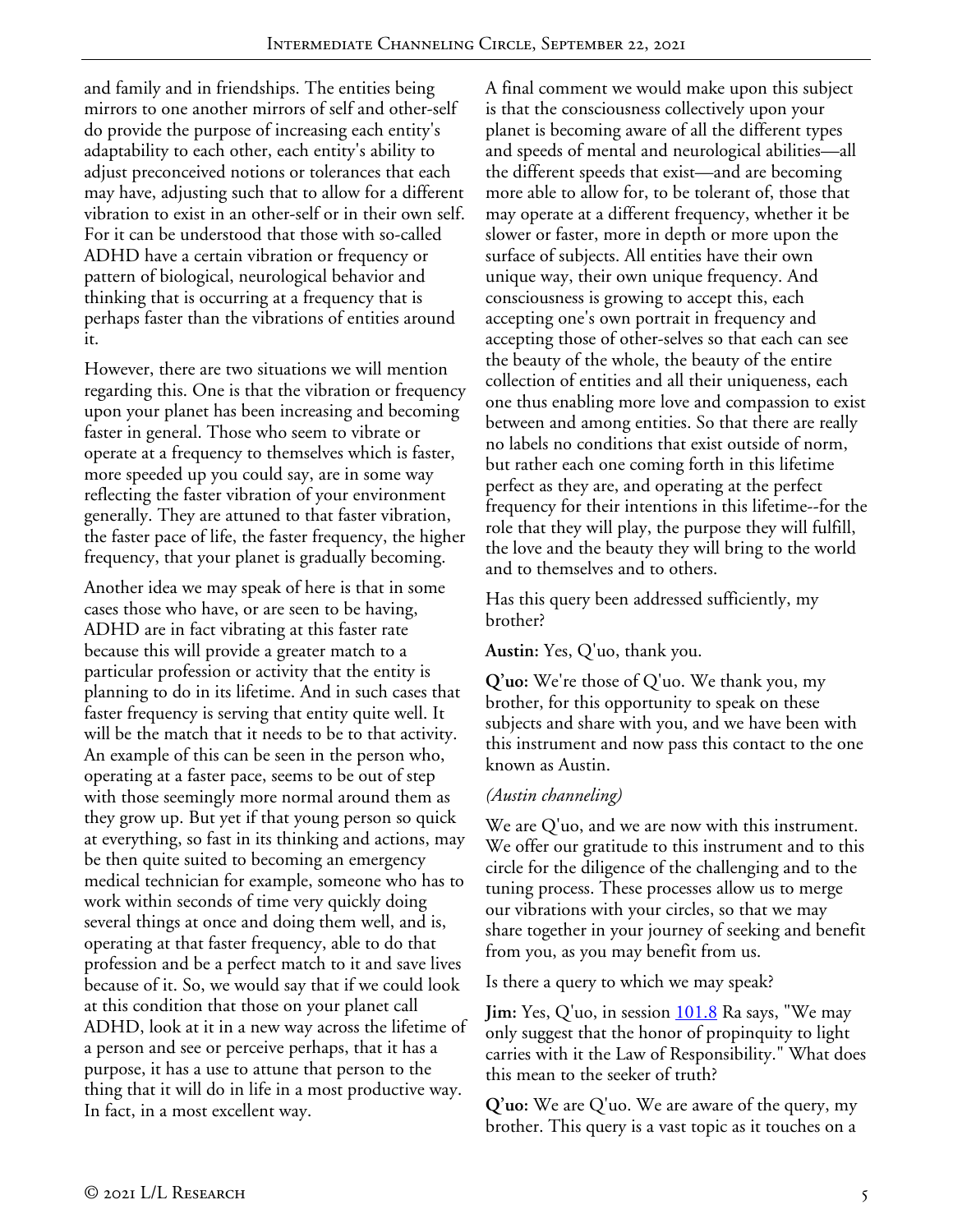central theme that arises in the journey of the seeker, particularly within the third density as the seeker continues upon its path and develops to a certain point at which it begins to manifest and discover information, inspiration, and most basically, light, and in this process of discovery also discovers that such light carries with it an inseparable burden, if you will. That is what has been called the Law of Responsibility.

In most basic terms we may speak to this Law of Responsibility as the notion that as an entity becomes aware of its capacity to create and to accept within the creation around it, that this capacity—if not utilized to a certain purity commensurate with the purity of the light which this seeker has discovered—then catalyst is generated to a higher degree to catch the attention of this seeker and to call the seeker to address where this responsibility is not being accepted and utilized. This effect becomes greater and greater upon the path of the seeker as the seeker exercises and refines its will and faith. And at a certain point, this will begins to draw to it more and more opportunities for the seeker to act in service, whether in service to others or service to self. These opportunities will present themselves more frequently and with greater breadth as the seeker draws to it this light and love.

This is an important cornerstone for those who wish to approach what has been called adepthood, for while this Law of Responsibility is always a factor in the life of a seeker, or even an entity in its most early stages of seeking, once an entity becomes aware of its own ability to manifest light and create, the Law of Responsibility, you may say, takes full effect. The entity at that point may realize that there is nothing within its life that it cannot offer love to, or be of service towards. This suggests that seekers who are actively practicing to refine their will, to balance their energy centers, and to manifest love and service, that dedication to this path must also become purer and purer. And such a seeker will necessarily need to maintain a great awareness of potential imbalances within the self, distortions and particularly those distortions taken upon the seeker from its upbringing within the society about it.

This awareness of the distortions developed by an upbringing within a distorted society become ever more important, for an individual may balance the self and clear the self of distortions to a certain

degree, [and] an entity may seem to be balanced and move with ease about the society, offering service where it is requested, yet there is an ever difficult process of examining those things that are nearly universally agreed upon within a society and determining whether or not these aspects of society that have seeped into the heart of the self are in alignment with the chosen path of service to others or even service to self. And if these deep seated, widely accepted distortions do not match with the seeker's chosen vibration, then the seeker accepts the responsibility for the society and will begin to generate catalyst for the self that calls the attention more and more to that which will put it at odds with society.

We find on your planet at this time among those who are aware of our words and our teachings, that this is quite a difficult stage. And we suggest to those who are aware of our words that great care and patience be taken in meditation and examining the self, and that seekers wishing to approach adepthood do not force themselves into a position which they are not yet ready to accept such a responsibility. It is not necessary, my friends, to explore this deeply magical path to be of service and to share love and light upon your planet. The simple work of taking each day and finding the love within it is as admirable as the greatest magical works that require the greatest magical responsibilities.

Have we addressed this query adequately, my brother?

**Jim:** Yes, Q'uo. That was very good. Thank you.

**Q'uo:** I am Q'uo and we thank you, my brother. Is there another query at this time?

**Jim:** Yes Q'uo, in the Ra contact <u>102.11</u>, Ra says, "Each entity must in order to completely unblock yellow ray love all which are in relationship to it with hope only of the other-selves' joy, peace and comfort." And my question is, how does this work if there is disharmony with other-selves in relation to us?

**Q'uo:** I am Q'uo, and I'm aware of the query, my brother. We may begin addressing this query by pointing out the extreme goal of what has been described as completely unblocking the yellow ray. To describe an energy center, particularly the yellow ray energy center, which is a central center of activity within your density, as being completely unblocked